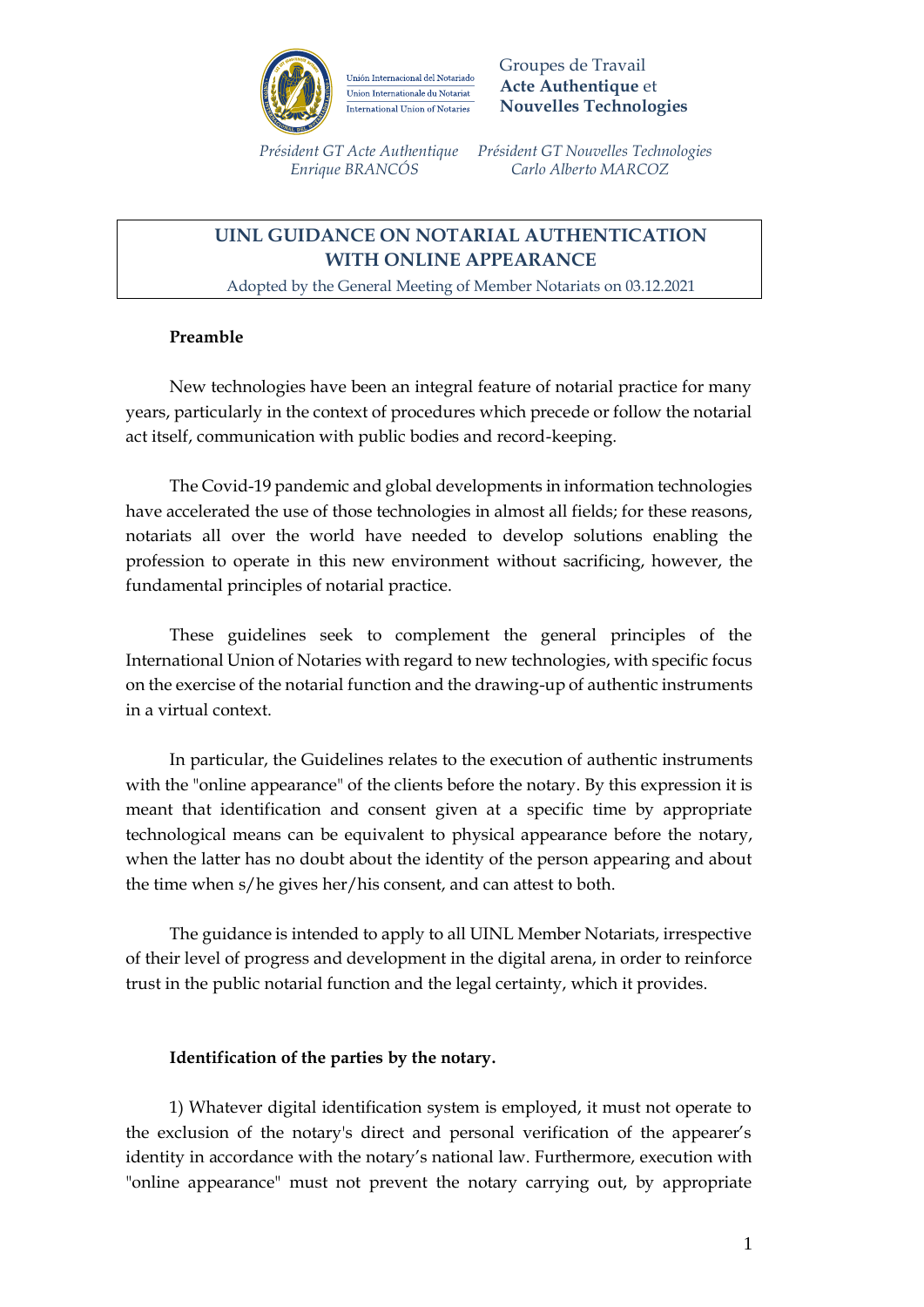means, the verification of capacity and other verifications required by his national law.

The constant developments in technology should be a complementary means of assisting the notary in the cognitive process of identifying the parties, for example through the use of electronic identity documents or access to official databases.

In the assessment of the personal data needed to identify the holder, the notary may use digital data as an additional element on which to base his conviction, but never as the only element.

The stricter rules on representation and powers of attorney must also be respected. Otherwise, the rules on verification of identity and declaration of intent may not be met. The presentation of a paper power of attorney during a videoconference can in no way be considered sufficient: on the contrary, the power of attorney must be transmitted in digital form and meet the highest standards of verification of the identity and consent of the principal. Furthermore, it must be ensured that the power of attorney remains valid and in force when the legal transaction is carried out.

2) The notary must remain solely responsible for the identification of the parties, even if he decides to proceed with the aid of digital tools. Moreover, the notary must be able to select the tools used to verify the identity of the parties, whether through personal knowledge of the parties or through digital identification methods within the framework established by the competent legislator.

## **Verifying the free expression of the will of the parties and security of data transmission.**

3) An IT platform provided by the Government or approved by the notarial institution must be used for online interaction with the parties. The platform must ensure the confidentiality of personal exchanges, as well as secure and clear interaction. It must strictly comply with professional secrecy and all data protection standards, particularly with regard to the cross-border transfer of sensitive data.

4) In view of the public function performed by the notary when drawing up an authentic act, the platform used must be public and, where this is not possible, the use of private platforms must be evaluated with great care, especially with regard to the security of sensitive data transmission and the secure management of the videoconference.

5) Wherever possible, in order to ensure legal compliance and security of sensitive data, the platform should be managed or supervised directly by the notariat or established expressly for this purpose.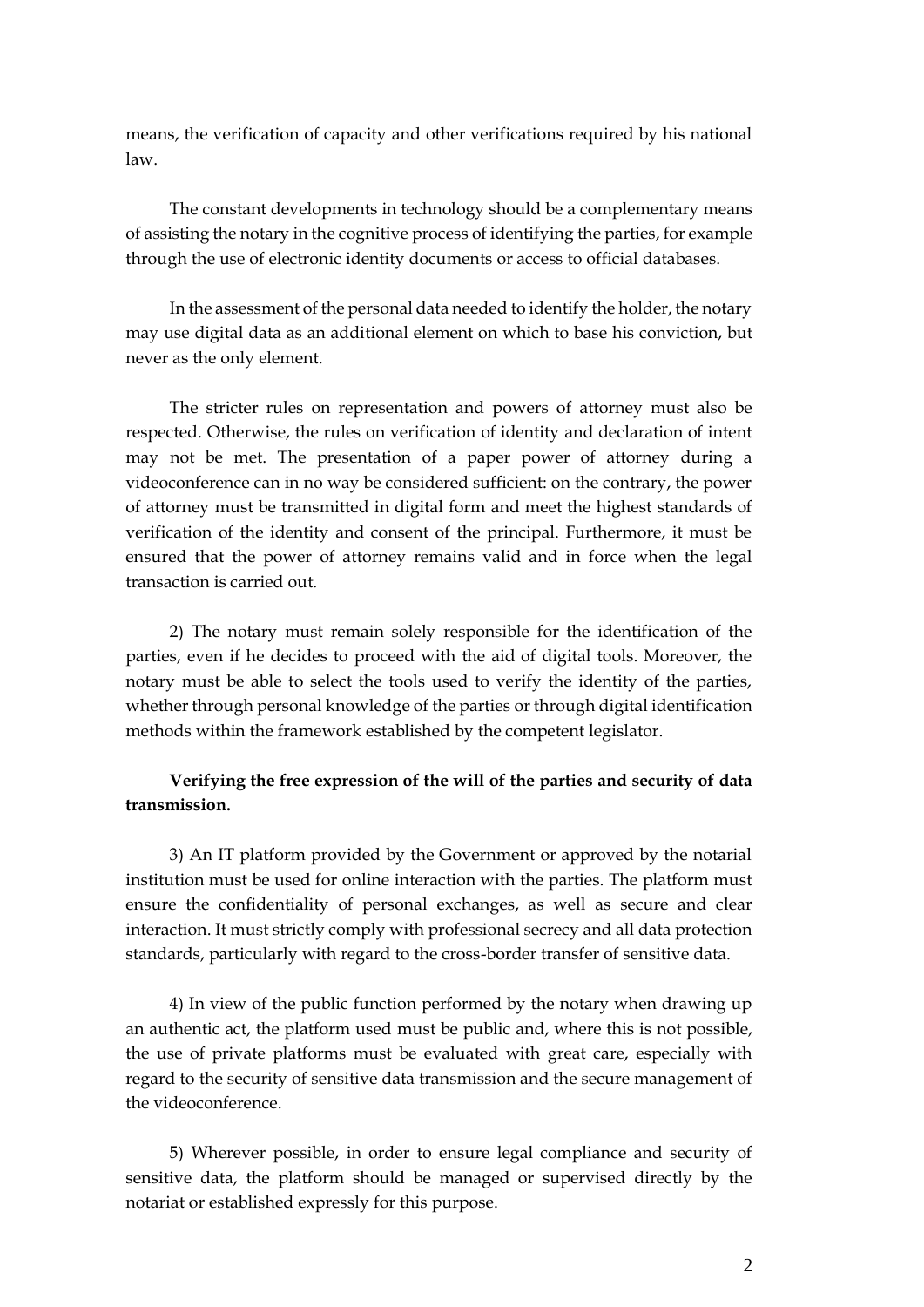6) The notary must have power, where any doubt exists, to refuse to draw up a remote authentic instrument. It is essential to underline the importance, in drawing-up an authentic instrument, of preliminary online consultations and videoconferences as well as the analysis of original documents received in digital format and all other elements available to the notary.

#### **Compliance of the system with rules of territorial competence**

7) It is necessary to consider the impact that the introduction of the authentic instruments with "online appearance" may have on rules governing the territorial competence of notaries, where such rules exist. Since cyberspace has no borders, new connecting factors may need to be considered for videoconferencing or for any other electronic technology-based means of authentication, including, for example, the residence or nationality of the appearers or the location of the property that is the subject of the contract.

It may be considered that the notaries who are most familiar with the applicable law and local requirements and who have better access to other relevant authorities should be directly responsible for authentic instruments granted with "online appearance". Although this requirement does not apply to authentic instruments with physical appearance, it may make more sense in the case of online appearance, since the applicant does not need to travel to the office of the notary that is considered to be most appropriate. This criterion can be applied to both real estate and corporate transactions.

The notary's area of competence might be expanded to encompass an "augmented" concept of the notarial office: in this scenario, the place of execution of the notarial instrument would be the place where the notary's office is located, provided it is within the territorial limits established by national law, irrespective of the physical geolocation of the parties to the notarial instrument. It is necessary not only to be certain of the identification of the person but also to establish the exact moment of completion of the act or legal transaction in time. The precise time and place at which the binding declarations of the parties were made and became unequivocally linked to each other must be determined without a doubt. The legal relationship crystallizes when the notary grants the act by means of her/his electronic signature. The legal transaction could therefore be regarded as having been granted at the notary's office.

8) In the case of authentic instruments with "online appearance", consideration may need to be given to affording access to all national citizens, without territorial restriction, especially for the benefit of clients living abroad, who would be granted access on the same conditions as residents. National rules of private international law should establish the connecting factors for determining the validity of r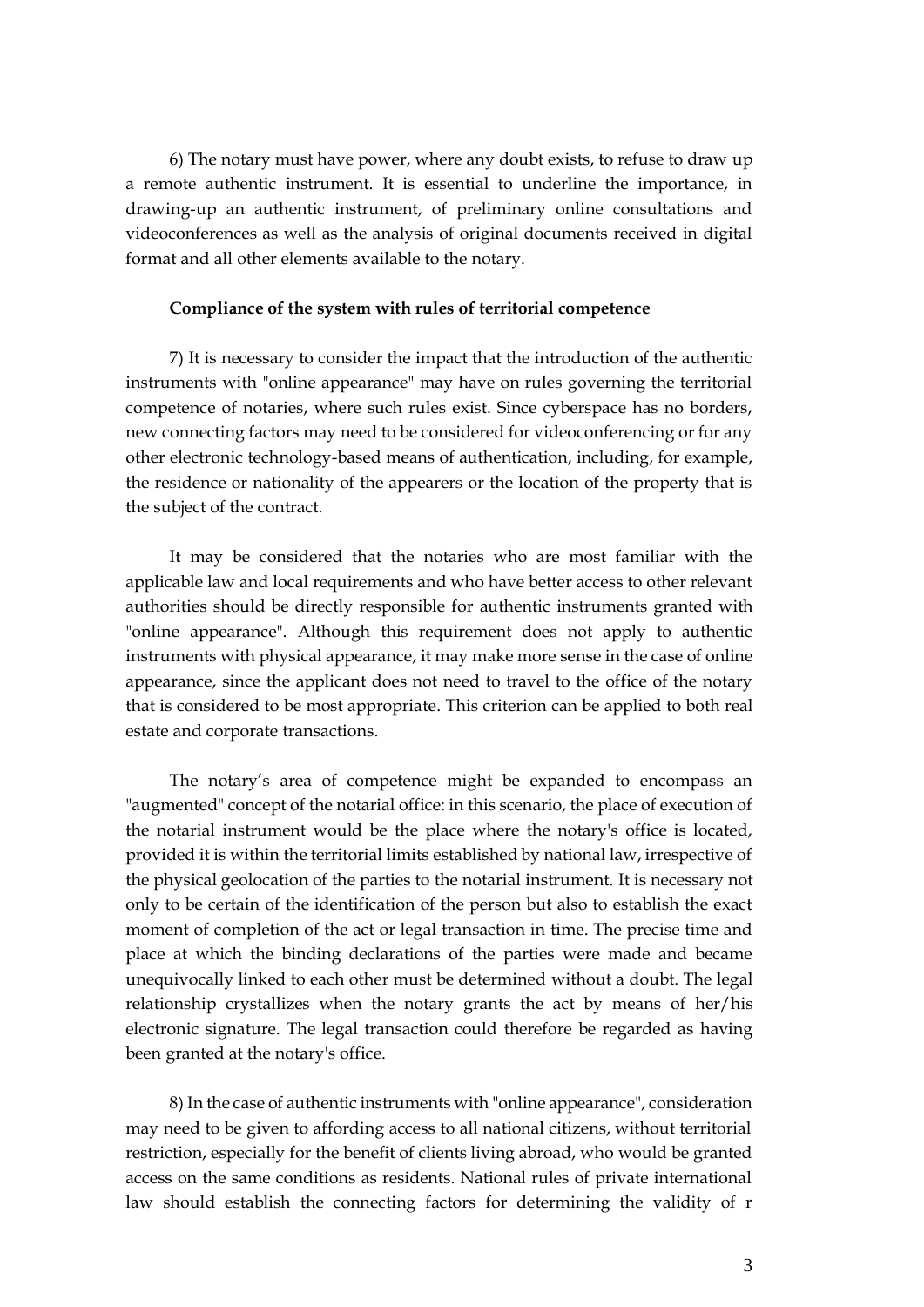instruments with "online appearance" to which its law applies in cases where the parties are outside the jurisdiction.

However, it is also important to consider the need for the introduction of legislative provisions covering national and cross-border technological tools enabling communication between different digital notarial platforms (e.g. for crossborder use of national means of identification), the acceptance of digital acts, their circulation and execution.

Furthermore it is important to consider the difference between digital authentic instruments which, because of their nature or use, are intended for circulation (such as powers of attorney) and those digital authentic instruments which must be drawn up by a notary appointed in the jurisdiction where the instrument is used (e.g. in the field of real estate and company law) and to take account of different rules on acceptance and recognition established by the competent legislator.

#### **Signature of authentic instruments.**

9) It is necessary to create a system that is reliable but also easy for everyone to use. Countries that are already familiar with the drawing-up of authentic instruments in digital form can adapt their system to enable electronic signatures for clients providing the highest level of security recognized by the jurisdiction of the authenticating notary, with the possibility for such signatures to be issued on occasion by the notary directly.

In those countries where no provision has yet been made for digital instruments, consideration might be given to such instruments being signed by the notary alone after obtaining the express declaration of consent of the parties, such fact to be mentioned in the instrument, with, if possible, provision in this case for at least one of the parties to be physically present before the notary.

It is possible to envisage situations where an authentic act is drawn up by notaries in different jurisdictions, each receiving the declarations of the party appearing before him, always provided that both national laws involved in the transaction expressly so permit.

Provision might also be made for the officiating the notary himself to issue digital signatures to the parties requiring his services.

In the digital sphere, it is sometimes difficult to distinguish drafts from the final document. Sometimes it may even be questionable whether consents can be considered to have been given when the draft is partially accepted. It is important to put in place means to clearly distinguish the draft from the final document, so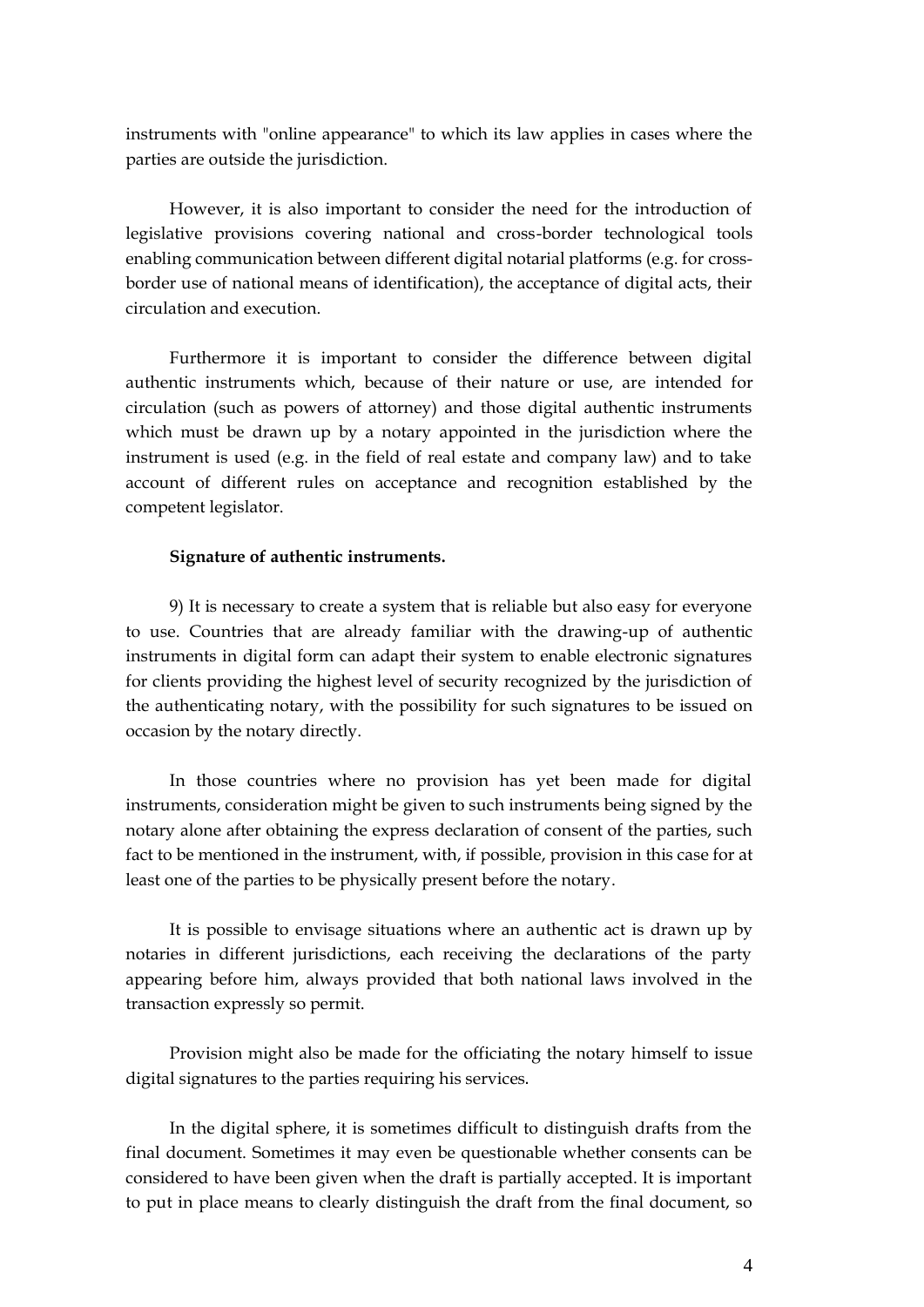that the act or transaction is only considered to be complete when, once the final text has been drawn up, all the parties agree, which today is established with certainty by the unity of the document.

It is essential for legal certainty to be able to clearly identify the final legally binding document, the only one that will be validly signed by the parties and the notary.

#### **Restriction on certain categories of authentic instruments.**

10) Consideration might be given to limiting the use of remote appearance systems to authentic instruments which, because of their unilateral or constitutive nature, do not give rise to conflict of interests (in particular powers of attorney and instruments forming associations or companies or amending the same).

It is advisable to exclude wills and inheritance agreements from this procedure. The notary may require physical presence, excluding online appearance when, in her/his judgement, the complexity of the act or legal transaction to be granted requires it.

This does not prevent further research in this field in order to explore the possibility of permitting, within the context of the remote notarial act, at such time when the technological tools so permit, all types of legal transactions which comply with the principles set out above without any restriction as to on the nature of the act and/or the number of parties.

### **Conclusion**

The notary must be the central figure in the establishment of the electronic authentic instrument with "online appearance".

Technological tools cannot substitute the notary's responsibility for ensuring the legality and legal security of the instrument, but must be a counterbalance and support for that responsibility which goes far beyond mere technological security.

Technology must be a tool at the service of the notary in performing the obligations incumbent in the exercise of the notarial public function, namely identifying the appearer, verifying his capacity and understanding as well as ensuring the absence of factors vitiating consent and the legitimacy of the instrument.